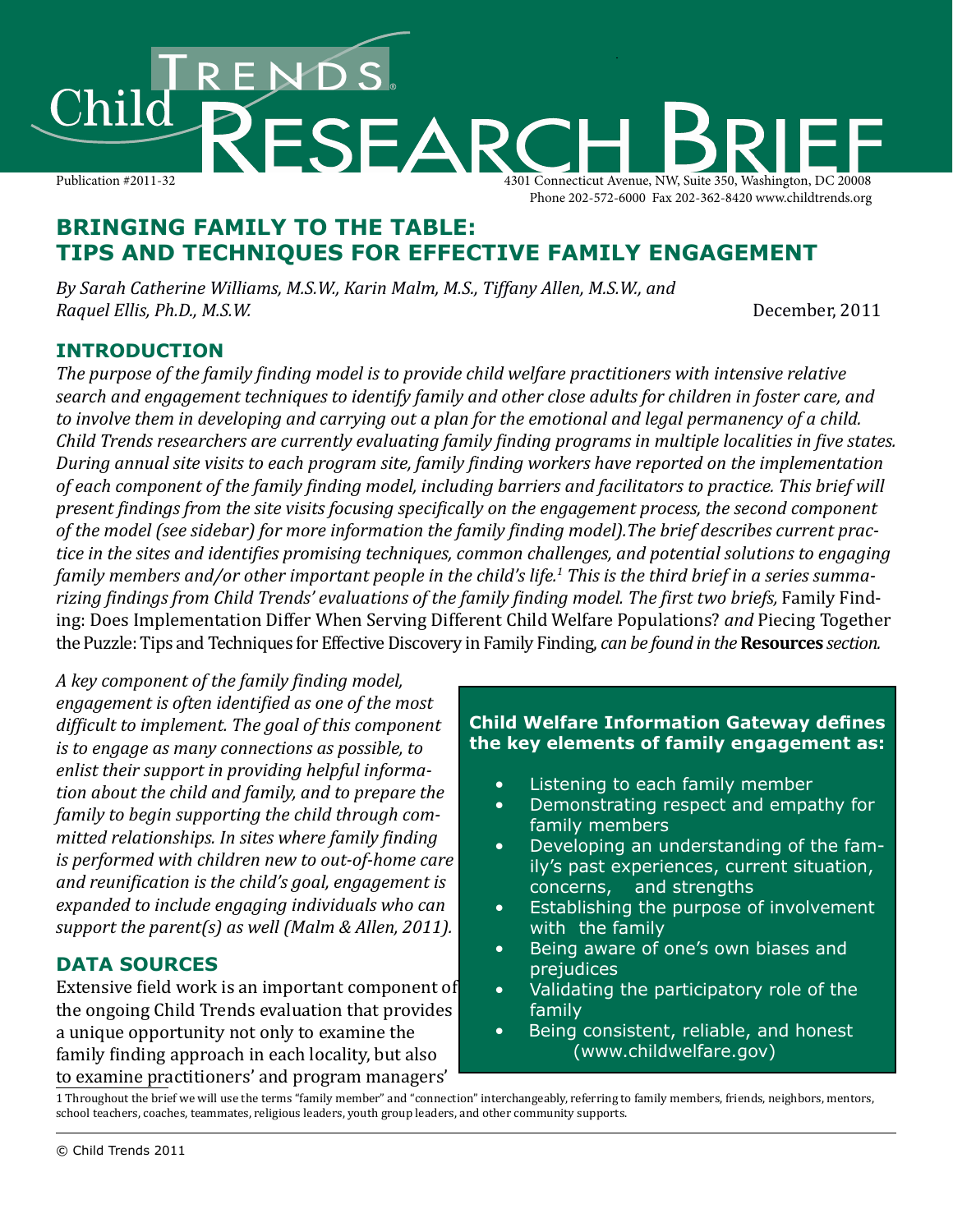thoughts on how best to utilize family finding techniques. Child Trends' researchers interviewed family finding and child welfare agency staff to learn about their experiences and opinions concerning family finding, and about the local context (both in terms of location and approach) within which the program operates. Interviews and focus groups were conducted with both the specialized family finding workers and ongoing caseworkers. Child Trends also conducted focus groups with birth parents, relatives, and youth who received the services. Qualitative information was obtained through 116 interviews and 87 focus groups during annual visits to the evaluation sites in years 2009-2011

## **PROGRAM CONTEXT**

The evaluation sites include family finding workers who work for private organizations under contract to public child welfare agencies, as well as family finding workers who are public child welfare agency employees. In most sites, a specialized worker is trained in the family finding techniques, and conducts the family finding steps while consulting with the child's case-carrying worker. For other sites, the family finding activities are conducted by the child's case-carrying worker, in consultation with other trained staff. For this brief, any references to the "family finding worker" include those case-carrying workers that may be conducting these activities.

## **ENGAGEMENT PRACTICES**

Family finding workers reported that engagement often happens simultaneously with discovery, because as they engage more family members, these family members become a source for identifying additional connections. Engagement is thus critical to the family finding process, as its successful implementation can not only open doors to discovering other connections, but lays the foundation for connections to have long-term, genuine involvement in the child's life. Without successful engagement, family finding workers and caseworkers may have difficulty adequately assessing the family members' level of commitment to the child, leading to misunderstandings or disappointments during the planning and decision-making phases.

### **INITIAL CONTACTS**

Once connections have been identified, engagement allows family finding workers to confirm that the family members are in fact related to the child, and to do a preliminary assessment of relatives who have an interest in being a life-long connection for the child. During initial contacts with potential connections, family finding workers attempt to determine the current or past relationship between the connection and the child, explore the connection's interest in attending a meeting to discuss the needs of the child, and inquire as to whether the connections have, and would be willing to share, contact information for other relatives or individuals with a past relationship with the child.

#### **Tips for Initial Contact with Family Members**

For any Initial Contact

- Remember to clearly explain your role as a family finding worker. Do not mention becoming a placement option right away.
- Attempt to gather more information about other relatives.
- Remain non-judgmental and genuine in your approach to families.

For Face-to-Face Meetings

- Send a thank you note to the family member for taking the time to talk to you.
- • Follow-up with the family member on the phone within a week of the face-to-face meeting.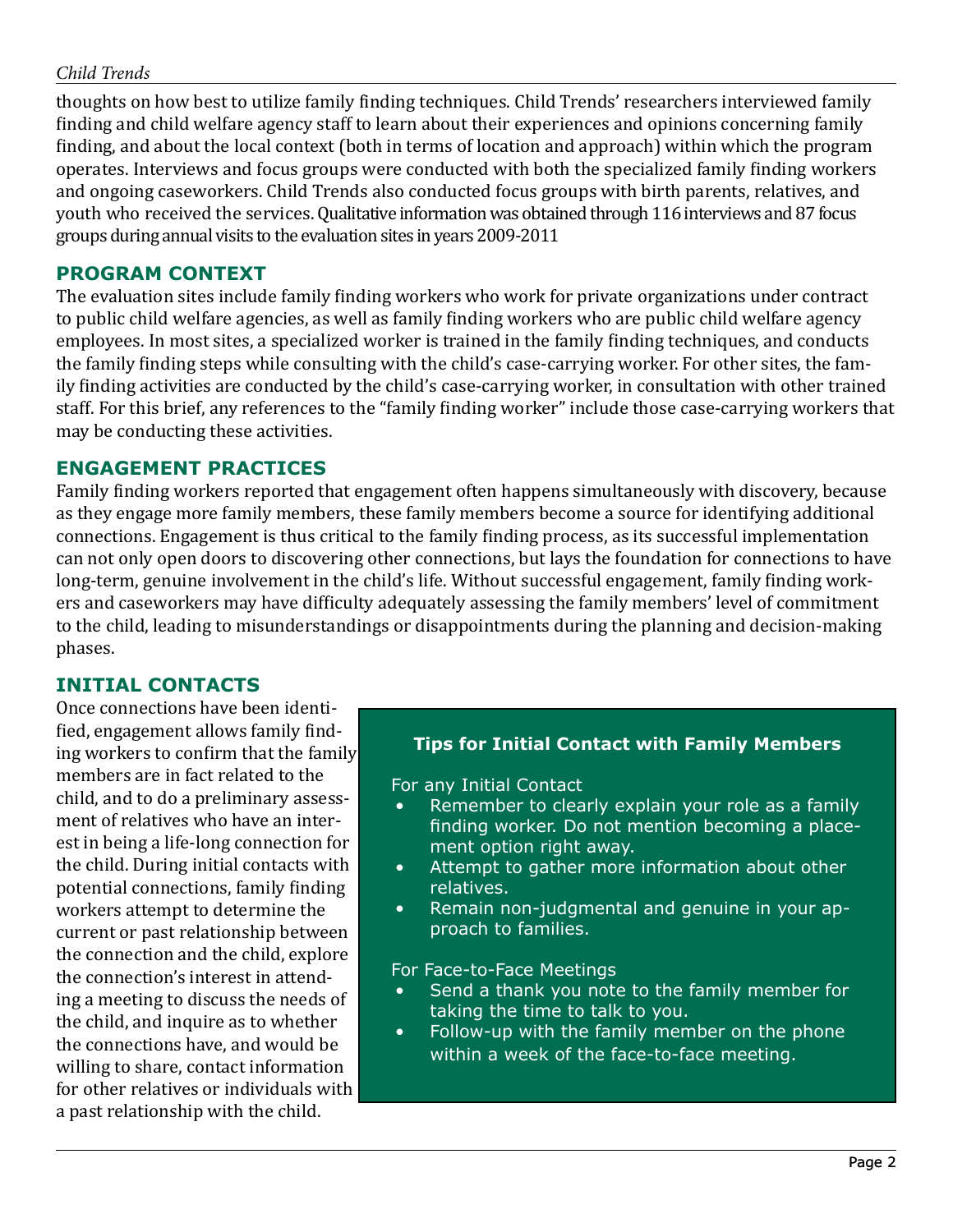Family finding workers often have their own preferred method of first contact with the family members. The most common methods reported were telephone or mail. Some workers also mentioned driving to family member's homes in an effort to meet them face to face. Workers reported trying a variety of techniques before identifying one that works best for the families they attempt to engage. See the sidebar for tips from family finding workers on initial contact with family.

To keep track of and document each contact attempt, some workers create standardized forms that include the name of the person contacted, as well as the date, time and form of contact. Others keep an informal log of contact attempts in a notebook. These documents are often passed on to the child's caseworker at the close of family finding services. Family finding workers in some sites go so far as to enter information collected through family finding into the agency's State Automated Child Welfare Information System (SACWIS).

#### **Helpful Qualities of Family Finding Workers**

- • Culturally competent
- Easygoing and nice
- • Persistent
- • Neutral
- Sounding board
- Thorough
- • Dedicated
- Not overbearing
- • Supportive

## **INITIAL DISCUSSIONS**

When first approaching connections, family finding workers introduce themselves, and explain that the child is in out-of-home care and that they are working with the child welfare agency to contact the child's family members or other connections that can be a support to the child. The workers emphasize their role as a neutral party, first and foremost looking for emotional supports for the child. They do not raise the issue of placement during initial discussions. They stress the importance of family involvement in the lives of children in foster care and convey the sense of urgency in the child's situation. Family finding workers err on the side of caution when determining what to disclose about the child's situation, but assure the family members that the child is safe. See side bar for qualities of family finding workers seen as helpful by birth parents and relatives who received the services.

Family finding workers reported they feel it is important for family members and other connections to understand that the primary purpose of family finding is not to find placement options for the child, but rather to build a life-long supportive network for the child. While placement options are welcomed outcomes of the family finding process, workers overwhelmingly feel they are not the primary objective. Family finding workers also reported that using the word "placement" too early in the engagement process scares some connections.

## **ENGAGING BIRTH PARENTS**

When family finding targets children new to out-of-home care, workers usually involve the child's parents in the search for connections. Family finding workers reported that parents can initially be confused about the difference between family finding workers and child welfare caseworkers. To help clarify each role, family finding workers reported needing to be clear about the intentions of family finding; that is, to identify supports for the child and parent.

Many parents have mixed emotions about having their family members involved in their as well as their child's life, so family finding workers reported that it is important to make sure that the parents' opinions are heard and respected. In an effort to build rapport, family finding workers find it helpful to let parents vent their frustrations about their situation, even when doing so can delay the engagement process. Rush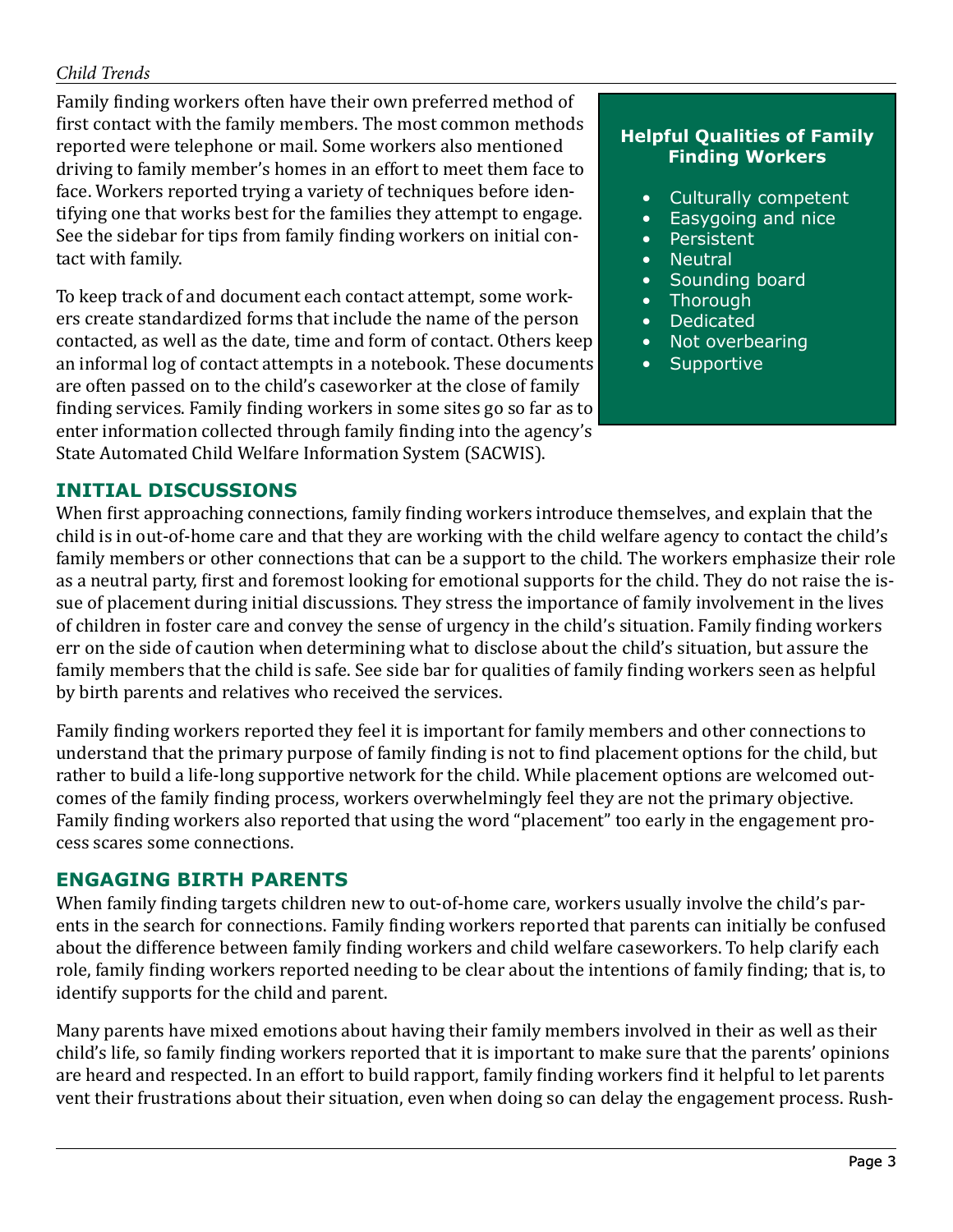ing the process can cause parents to pull away or disrupt already fragile family dynamics. Some sites have parent liaisons or advocates that can assist family finding workers in engaging parents. Liaisons have generally had past involvement with child welfare and can relate to the parents and play a mentor role in the process.

Some family finding workers reported that in particular, fathers can be distrustful of the child welfare agency, and thus reluctant to engage. Many fathers feel like the agency focuses more on the mother, and that they as fathers feel left out. Family finding workers must work hard to help break down the stereotype that the agency is only interested in dealing with the mother, and show the father how they can be involved with the child.

#### **Tips from Family Finding Workers on Working with Caseworkers**

- Listen to and respect the caseworkers thoughts and opinions
- Keep the caseworker updated on the progress of the case through monthly reports
- Present yourself as a support to the child's team, and highlight the ways in which you can help the caseworker

## **INVOLVING CASEWORKERS**

Engagement is primarily the family finder's responsibility, but collaboration with the child's ongoing caseworker is essential and frequent. Family finding staff also mentioned that the caseworker's engagement in family finding is key to the success of the case. Most family finding workers regularly update the child's caseworker on their family engagement progress. Caseworkers provide important insight on which family members to contact first, based on previous involvement with some family members. Family finding workers consult with the caseworker to "screen" connections before reaching out to them. Collaboration between the family finding worker and child's caseworker throughout the engagement process also helps ensure an easier transition back to the caseworker for ongoing communication with the family once the family finding worker's case is closed.

## **COMMON PRACTICE CHALLENGES AND POTENTIAL SOLUTIONS**

Reaching out to family members can be a difficult process. Family finding workers presented a number of challenges to the engagement process and offered solutions to overcome these challenges.

**Resistance to family finding.** The most common challenge faced by family finding workers is the reluctance of family members to becoming involved. This resistance is most commonly attributed to family dynamics or a mistrust of the child welfare system. There are often long-standing family feuds or ill feelings towards the child welfare agency, which can be brought to the surface during the family finding process. In addition to remaining objective on family issues, family finding workers find it helpful to express empathy with the relatives over the situation, remain non-judgmental, and listen to what the families have to say, but always bring the focus back to the child. Another more focused solution reported by many family finding workers is to involve family leaders as they can often build rapport and trust, and are likely to bring other family members "to the table."

**Drop-outs.** In addition to family members being resistant to engage, workers also expressed frustration with family members who "start off strong," and then back away or "drop out." Face-to-face interactions along with making immediate and frequent follow-up contact have helped family finding workers keep relatives engaged in the process. Family finding workers reported that some family members and other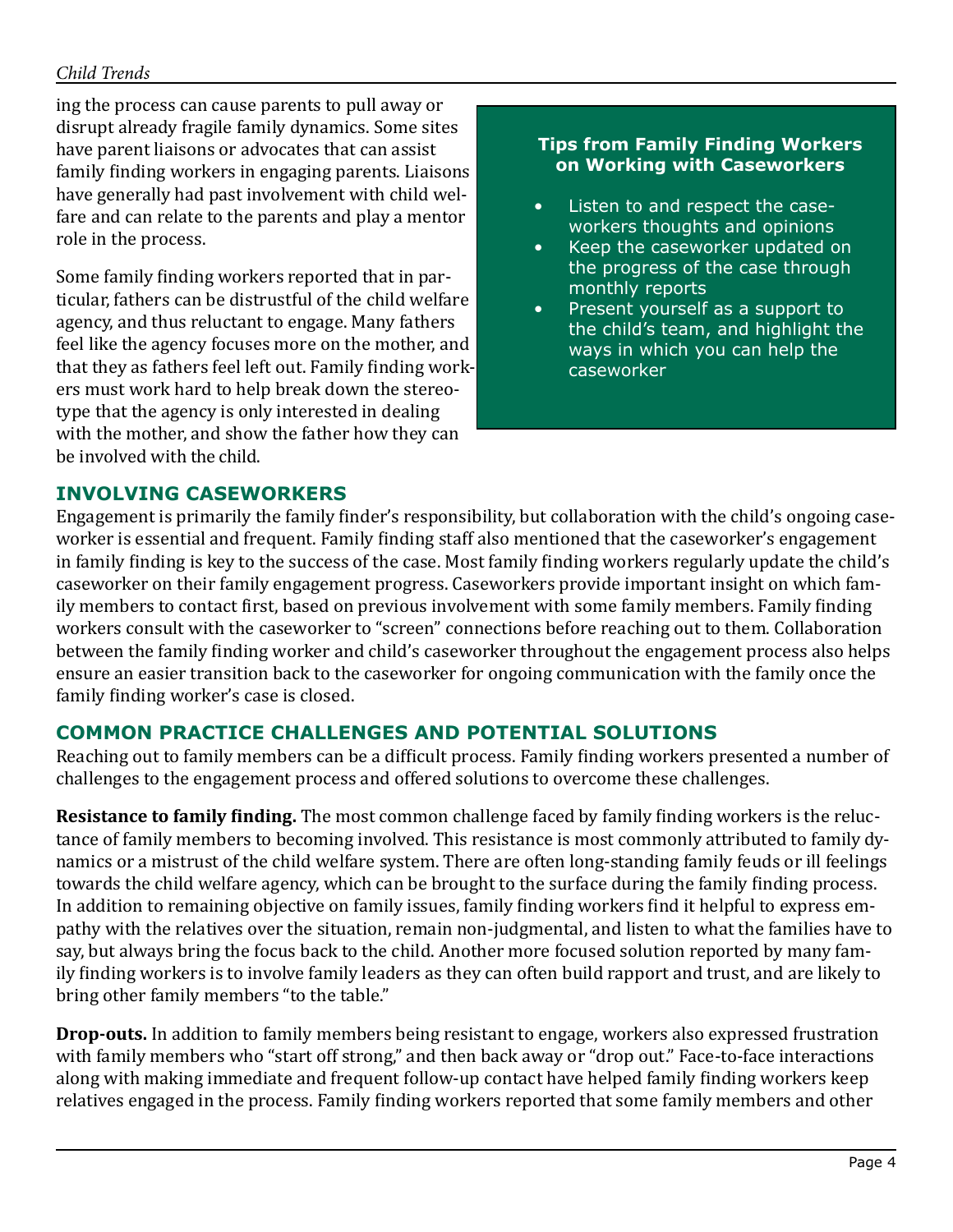connections feel that the only way to help or support the child is to become a placement resource, and are unaware or do not understand the other ways in which they can help support the child. To help keep family members who cannot be a placement resource involved in the family finding process, workers provide examples of how they can support the child, such as sending birthday cards, visiting and calling on holidays, or even sending the child photographs of other relatives.

**Family emotions.** When family finding workers are able to engage family members they often find it difficult to deal with the intense feelings that relatives express during the initial encounters. It is not uncommon for relatives to be upset with the child welfare agency or the child's parents about the child being in out-of-home care, and family finding workers find themselves assisting relatives in working through initial feelings of anger, guilt, and sadness. While family finding workers reported it is important to give the engaged relatives and other connections the opportunity to vent such frustrations and emotions, the focus of the conversation should always come back to the needs of the child.

"Just being able to sit down and talk without arguing, and explaining to them what I was going through, because it was a lot to take on a three year old, and say what I felt and not feel that the baby's going to be snatched away because of what I was saying. I was able to express myself freely. So I felt heard." – Relative

**Sufficient time to engage family.** Engaging large numbers of relatives discovered through family finding is a time-consuming process. Many caseworkers reported difficulty finding time to engage all of the relatives and other connections given their other case-carrying responsibilities. Having a position dedicated solely to family finding was reported by many caseworkers as advantageous, because the specialized family finding worker has more time to commit to the engagement process. To help maximize time and resources, family finding workers report focusing efforts on family connections who express an interest in engaging early on in the process. This was reported to be a more efficient use of time than focusing energies evenly across all connections. Family finding workers also reported broadening the scope of engagement by involving the child's guardian ad litem or CASA volunteer to help engage a wider circle of connections.

#### **CONCLUSIONS AND IMPLICATIONS**

It seems clear from our field work that engaging relatives and other family connections is far more difficult than merely discovering that these relatives and other connections exist. The engagement process is central to family finding, and without successful engagement there can be no lifelong supports and connections for the child in out-of-home care. In addition, the child's caseworker must be actively involved in the process to ensure that ongoing family engagement occurs once the family finding worker's role ends. The family finding worker must also work hard to engage both the maternal and paternal sides of the child's family. The family finding workers we spoke with are dedicated professionals, but they report learning a lot about engagement through 'trial and error.' What works with one relative may not work with another; likewise, what works in one community may not work in another. However, as mentioned earlier, there were commonalities reported such as the importance of not pushing family members about placement, and of remaining non-judgmental during interactions with the family. Many of the staff we spoke with mentioned the need for a centralized "discussion group" for family finding staff to facilitate the dissemination of successful techniques and training and technical assistance. In addition, ensuring family finding workers have the clinical skills necessary to successfully and thoughtfully engage family members, and to support them when difficult issues arise, was reported to be central to the success of family finding.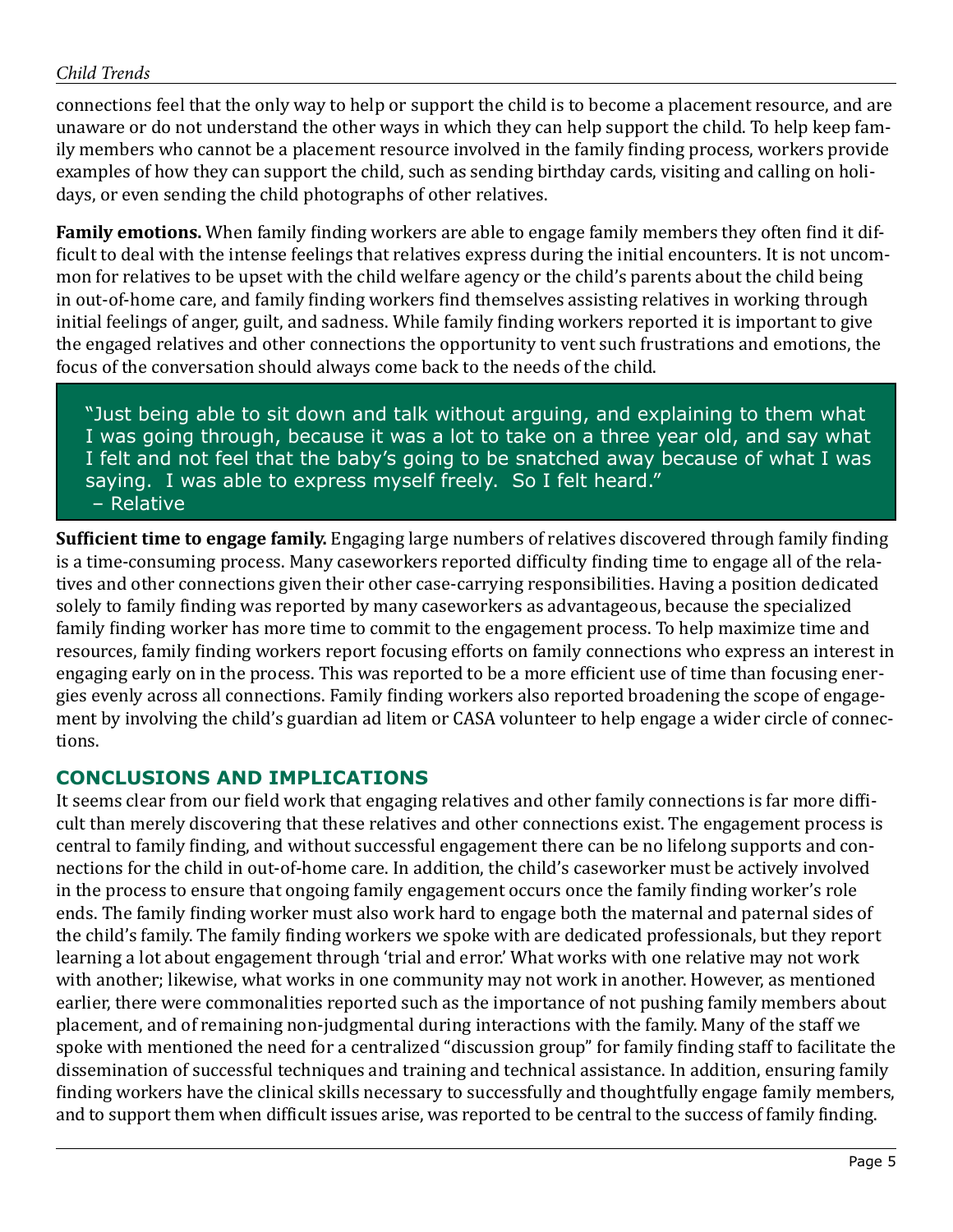## **RESOURCES**

*Family Engagement*

- <http://www.childwelfare.gov/famcentered/casework/engagement.cfm>
- [http://www.childwelfare.gov/pubs/f\\_fam\\_engagement/f\\_fam\\_engagement.pdf](http://www.childwelfare.gov/pubs/f_fam_engagement/f_fam_engagement.pdf)
- <http://www.childfocuspartners.com/images/RelativeSearchGuide10-15.pdf>

### *Involving Paternal Family*

<http://www.childwelfare.gov/famcentered/casework/paternal.cfm>

*Discovering Family Members*

• [http://www.childtrends.org/Files//Child\\_Trends-2011\\_12\\_01\\_RB\\_FamilyFindingTips.pdf](http://www.childtrends.org/Files//Child_Trends-2011_12_01_RB_FamilyFindingTips.pdf)

### *Family Finding Model in General*

- • <http://www.senecacenter.org/familyfinding/resources>
- <http://www.pacwcbt.pitt.edu/curriculum/207FamilyFindingSeries.htm>
- • <http://www.nrcpfc.org/downloads/SixSteps.pdf>
- [http://www.ccsww.org/site/DocServer/Family\\_Search\\_and\\_Engagement\\_Guide\\_CCS-EMQ.pdf?docID=641](http://www.ccsww.org/site/DocServer/Family_Search_and_Engagement_Guide_CCS-EMQ.pdf?docID=641)
- [http://www.childtrends.org/Files//Child\\_Trends-2011\\_10\\_17\\_RB\\_FamilyFinding.pdf](http://www.childtrends.org/Files//Child_Trends-2011_10_17_RB_FamilyFinding.pdf)

## **REFERENCES**

Campbell, Kevin (2010). Basic Family Finding Practice Scaffold. National Institute for Permanent Family Connectedness, Seneca Center. Resource Documents.

Campbell, Kevin (2005). Six Steps for Family Finding. Center for Family Finding and Youth Connectedness. Resource Documents.

Malm, Karin; Allen, Tiffany (2011) Family Finding: Does Implementation Differ When Serving Different Child Welfare Populations? Retrieved from [http://www.childtrends.org/Files//Child\\_](http://www.childtrends.org/Files//Child_Trends-2011_10_17_RB_FamilyFinding.pdf) [Trends-2011\\_10\\_17\\_RB\\_FamilyFinding.pdf](http://www.childtrends.org/Files//Child_Trends-2011_10_17_RB_FamilyFinding.pdf)

### **ABOUT THE AUTHORS**

Sarah Catherine Williams is a Research Analyst at Child Trends. Karin Malm is the Child Welfare Program Area Director at Child Trends. Tiffany Allen is a Senior Research Analyst at Child Trends. Raquel Ellis, a former research Scientist at Child Trends, is now a Senior Study Director at Westat. Questions or comments about the brief should be directed to Sarah Catherine Williams, [swilliams@childtrends.org](mailto:swilliams@childtrends.org).

### **ACKNOWLEDGEMENTS**

The authors gratefully acknowledge Kerry DeVooght, Ana Yrausquin, Caroline Murski and Marci McCoy-Roth at Child Trends for their contributions, analyses, review and edits. In addition, we would like to thank the following external reviewers: Lindsay Harrison at Children's Home Society in North Carolina, and Chris Beegle, in Prince Georges County Maryland, and Ty Simon in Catawba County, North Carolina. Finally we would like to thank the many family finding workers, parents, and relatives in all of our evaluation sites for their time to give insights on handy tips and techniques for engagement, which were invaluable to the development of this brief.

This brief could not have been developed without the generous support of the Stuart Foundation and the Duke Endowment and the United States Children's Bureau.